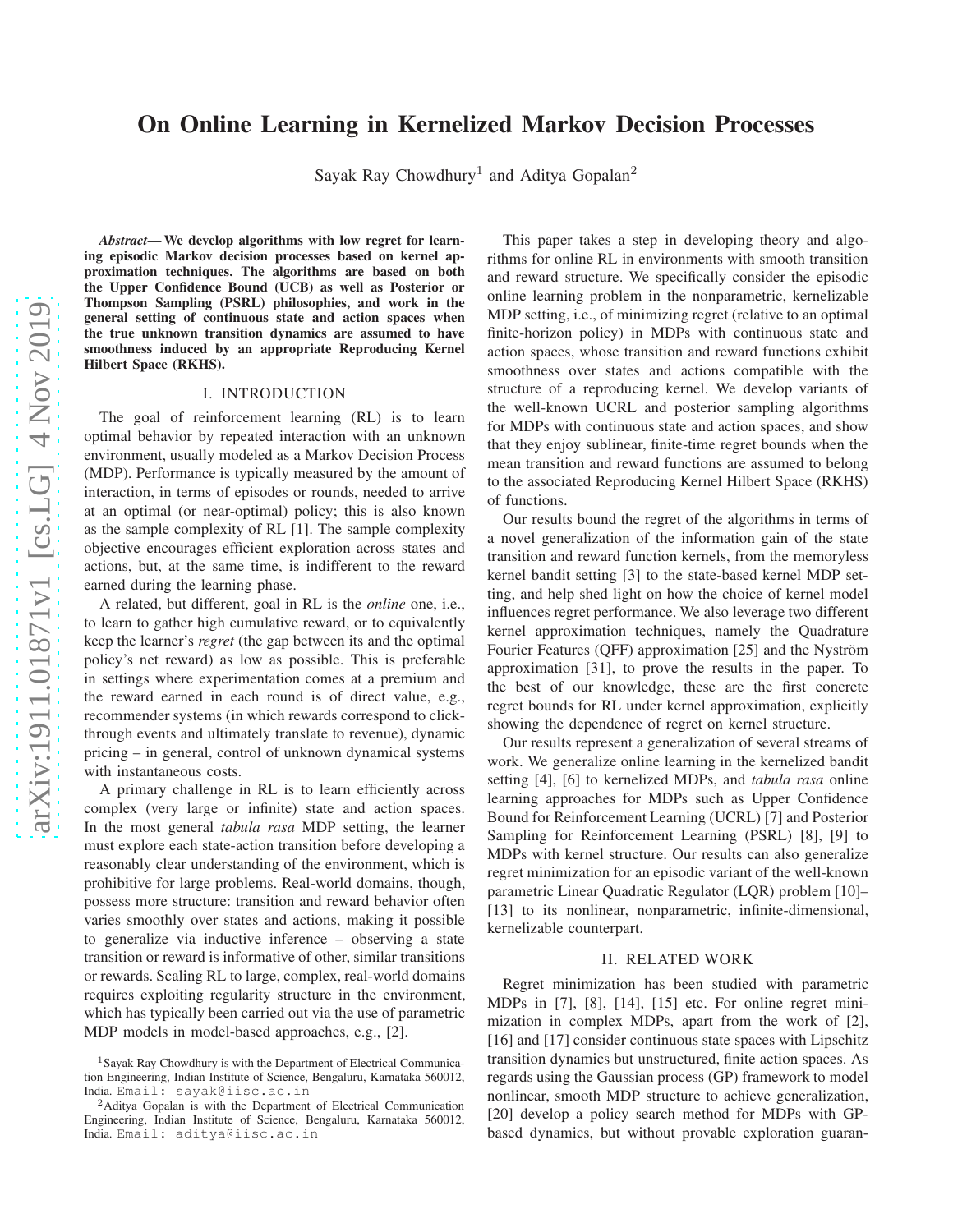tees, whereas approaches in [21], [22] has been shown to be sample efficient. [23] develops a PAC learning algorithm by considering separate GP priors over the mean reward function, transition kernel and optimal Q-function, with a PAC guarantee. The most closely related work of ours is [24] which consider GP based variants of UCRL and PSRL algorithms and show no-regret guarantees for kernelizable MDPs. Our results, in a way, show that we can achieve the same guarantees as in [24] even with kernel approximations.

#### III. PROBLEM STATEMENT

We consider the problem of learning to optimize reward in an unknown finite-horizon MDP,  $M_{\star} = \{S, A, R_{\star}, P_{\star}, H\},\$ over repeated episodes of interaction. Here,  $S \subset \mathbb{R}^m$  represents the state space,  $A \subset \mathbb{R}^n$  the action space, H the episode length,  $R_{\star}(s, a)$  the reward distribution over  $\mathbb{R}$ , and  $P_{\star}(s, a)$  the transition distribution over S. At each period  $h = 1, 2, \ldots, H$  within an episode, an agent observes a state  $s_h \in S$ , takes an action  $a_h \in A$ , observes a reward  $r_h \sim R_{\star}(s_h, a_h)$ , and causes the MDP to transition to a next state  $s_{h+1} \sim P_{\star}(s_h, a_h)$ . We assume that the agent, while not possessing knowledge of the reward and transition distribution  $R_{\star}, P_{\star}$  of the unknown MDP  $M_{\star}$ , knows  $S, A$ and H.

A policy  $\pi : \mathcal{S} \times \{1, 2, ..., H\} \rightarrow \mathcal{A}$  is defined to be a mapping from a state  $s \in S$  and a period  $1 \leq h \leq H$  to an action  $a \in \mathcal{A}$ . For any MDP  $M = \{S, \mathcal{A}, R_M, P_M, H\}$  and policy  $\pi$ , the finite horizon, undiscounted, value function for every state  $s \in S$  and every period  $1 \leq h \leq H$  is defined as

$$
V_{\pi,h}^M(s) := \mathbb{E}_{M,\pi} \Big[ \sum_{j=h}^H \overline{R}_M(s_j,a_j) \Big| s_h = s \Big],
$$

where the subscript  $\pi$  indicates the application of the learning policy  $\pi$ , i.e.,  $a_i = \pi(s_i, j)$ , and the subscript M explicitly references the MDP environment M, i.e.,  $s_{j+1} \sim$  $P_M(s_j, a_j)$ , for all  $j = h, \ldots, H$ .

We use  $\overline{R}_M(s,a) = \mathbb{E}\left[r \mid r \sim R_M(s,a)\right]$  to denote the mean of the reward distribution  $R_M(s, a)$  that corresponds to playing action  $a$  at state  $s$  in the MDP  $M$ . We can view a sample r from the reward distribution  $R_M(s, a)$  as  $r = \overline{R}_M(s, a) + \varepsilon_R$ , where  $\varepsilon_R$  denotes a sample of zeromean, real-valued additive noise. Similarly, the transition distribution  $P_M(s, a)$  can also be decomposed as a mean value  $\overline{P}_M(s, a)$  in  $\mathbb{R}^m$  plus a zero-mean additive noise  $\varepsilon_P$ in  $\mathbb{R}^m$  so that  $s' = \overline{P}_M(s, a) + \varepsilon_P$  lies in<sup>[1](#page-1-0)</sup>  $S \subset \mathbb{R}^m$ . A policy  $\pi_M$  is said to be optimal for the MDP M if

$$
V_{\pi_M,h}^M(s) = \max_{\pi} V_{\pi,h}^M(s) \,\forall s \in \mathcal{S}, \forall h \in \{1,\ldots,H\}.
$$

At the beginning of each episode  $l$ , an RL algorithm chooses a policy  $\pi_l$  depending upon the observed stateaction-reward sequences upto episode  $l - 1$ , denoted by the history  $\mathcal{H}_{l-1} := \{s_{j,k}, a_{j,k}, r_{j,k}, s_{j,k+1}\}_{1 \leq j \leq l-1, 1 \leq k \leq H}$ , and executes it for the entire duration of the episode. In other words, at each period  $h$  of the *l*-th episode, the learning algorithm chooses action  $a_{l,h} = \pi_l(s_{l,h}, h)$ , receives reward  $r_{l,h} = \overline{R}_\star(s_{l,h}, a_{l,h}) + \varepsilon_{R,l,h}$  and observes the next state  $s_{l,h+1} = \overline{P}_\star(s_{l,h}, a_{l,h}) + \varepsilon_{P,l,h}$ . The goal of an episodic online RL algorithm is to maximize its cumulative reward across episodes, or, equivalently, minimize its cumulative *regret*: the loss incurred in terms of the value function due to not knowing the optimal policy  $\pi_{\star} := \pi_{M_{\star}}$  of the unknown MDP  $M_{\star}$  beforehand and instead using the policy  $\pi_l$  for each episode  $l, l = 1, 2, \ldots$  The cumulative (expected) regret of an RL algorithm  $\pi = {\pi_1, \pi_2, \ldots}$  upto time horizon  $T = \tau H$  is defined as

$$
\mathcal{R}(T) = \sum_{l=1}^{\tau} \Big[ V_{\pi_{\star},1}^{M_{\star}}(s_{l,1}) - V_{\pi_{l},1}^{M_{\star}}(s_{l,1}) \Big],
$$

where the initial states  $s_{l,1}$ ,  $l \geq 1$  are assumed to be fixed.

For the rest of the paper, unless otherwise specified, we define  $\mathcal{Z} := \mathcal{S} \times \mathcal{A}, z := (s, a), z' := (s', a')$  and  $z_{l,h} :=$  $(s_{l,h}, a_{l,h})$  for all  $l \geq 1$  and  $1 \leq h \leq H$ .

## IV. ASSUMPTIONS

## <span id="page-1-3"></span>*A. Smoothness of Value Function*

For an MDP  $M$ , a distribution  $\varphi$  over S and period  $1 \leq h \leq H$ , we define the one step future value function as the expected value of the optimal policy  $\pi_M$ , with the next state distributed according to  $\varphi$ , i.e.  $U_h^M(\varphi) :=$  $\mathbb{E}_{s'\sim\varphi}$  $\left[V_{\pi_M,h+1}^M(s')\right]$ . We assume the following regularity condition on the future value function of any MDP (also made by [2]). For any two single-step transition distributions  $\varphi_1, \varphi_2$  over S, and  $1 \leq h \leq H$ ,

<span id="page-1-2"></span>
$$
\left| U_h^M(\varphi_1) - U_h^M(\varphi_2) \right| \le L_M \left\| \overline{\varphi}_1 - \overline{\varphi}_2 \right\|_2, \qquad (1)
$$

where  $\overline{\varphi} := \mathbb{E}_{s' \sim \varphi}[s'] \in S$  denotes the mean of the distribution  $\varphi$ . In other words, the one-step future value functions for each period  $h$  are Lipschitz continuous with respect to the  $\left\|\cdot\right\|_2$  $\left\|\cdot\right\|_2$ -norm of the mean<sup>2</sup>, with global Lipschitz constant  $L_M$ . We also assume that there is a known constant L such that  $L_{M_{\star}} \leq L$ .

#### *B. Smoothness of Mean Reward and Transition Functions*

Attaining sub-linear regret is impossible in general for arbitrary reward and transition distributions, and thus some regularity assumptions are needed. In this paper, we assume smoothness for the mean reward function  $\overline{R}_*$  :  $\mathcal{Z} \to \mathbb{R}$ is induced by the structure of a kernel on  $Z$ . Specifically, we make the standard assumption of a p.s.d. kernel  $k_R$  :  $\mathcal{Z} \times \mathcal{Z} \to \mathbb{R}$  such that  $k_R(z, z) \leq 1$  for all  $z \in \mathcal{Z}$ , and  $\overline{R}_*$ being an element of the reproducing kernel Hilbert space (RKHS)  $\mathcal{H}_{k_R}(\mathcal{Z})$  of smooth real valued functions on  $\mathcal{Z}$ . An RKHS of real-valued functions  $\mathcal{X} \to \mathbb{R}$ , denoted by  $\mathcal{H}_k(\mathcal{X})$ , is completely specified by its kernel function  $k(\cdot, \cdot)$  and viceversa, with an inner product  $\langle \cdot, \cdot \rangle_k$  obeying the reproducing property  $f(x) = \langle f, k(x, \cdot) \rangle_k$  for all  $f \in \mathcal{H}_k(\mathcal{X})$ . The induced RKHS norm  $||f||_k = \sqrt{\langle f, f \rangle}_k$  is a measure of

<span id="page-1-0"></span><sup>&</sup>lt;sup>1</sup> [2] argue that the assumption  $S \subset \mathbb{R}^m$  is not restrictive for most practical settings.

<span id="page-1-1"></span> $2$ Assumption [\(1\)](#page-1-2) is essentially equivalent to assuming knowledge of the centered state transition noise distributions, since it implies that any two transition distributions with the same means are identical.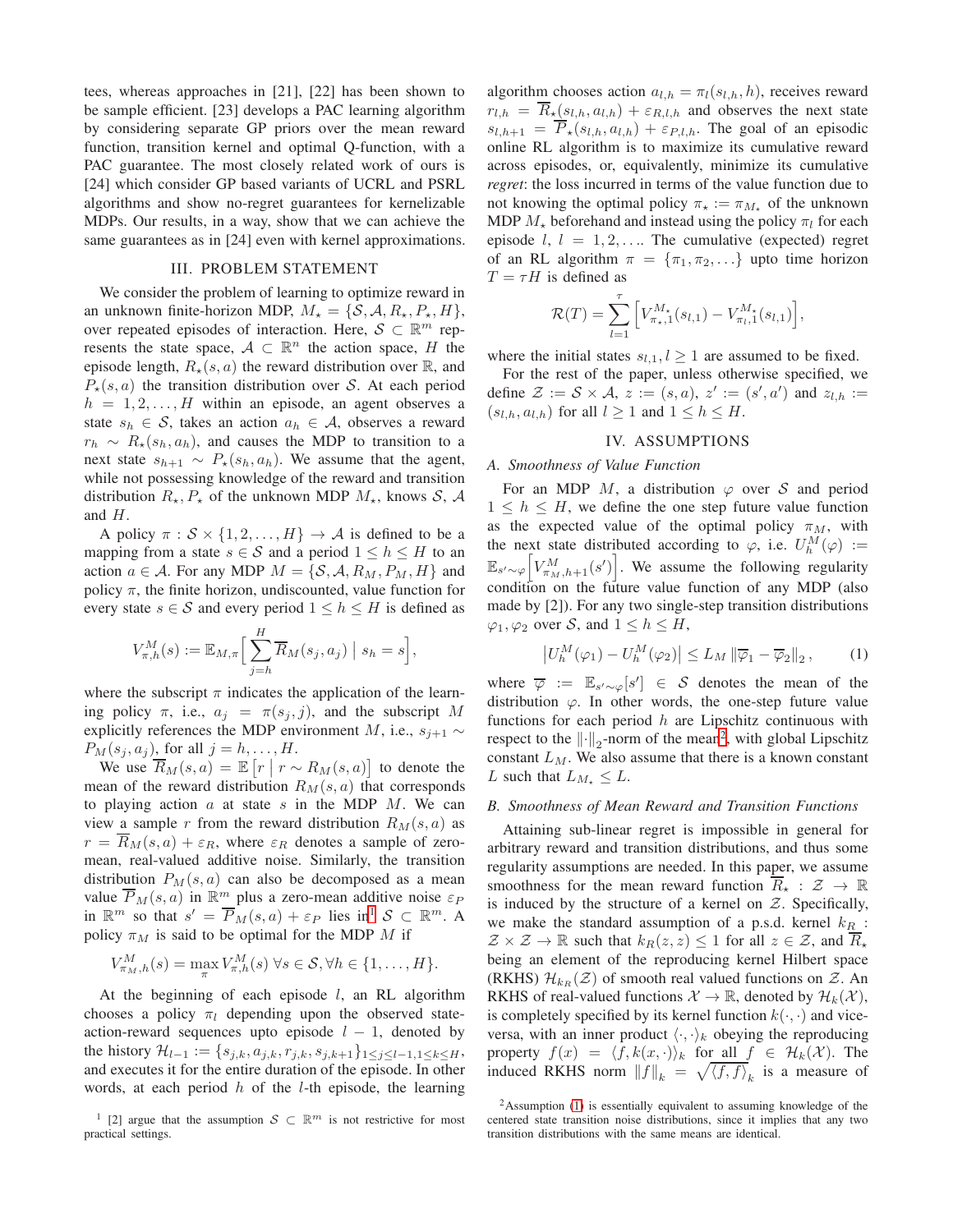smoothness of  $f$  with respect to the kernel function  $k$ . We assume that the RKHS norm of  $\overline{R}_\star$  is bounded, i.e.,  $\left\| \overline{R}_{\star} \right\|_{k_R} \leq B_R$  for some  $B_R < \infty$ . Boundedness of  $k_R$ along the diagonal holds for any stationary kernel, i.e., where  $k_R(z, z') = k_R(z - z')$ , e.g., the *Squared Exponential* kernel  $k_{\text{SE}}$  and the *Matérn* kernel  $k_{\text{Matern}}$ :

$$
k_{\text{SE}}(z, z') = \exp\left(-\frac{r^2}{2l^2}\right)
$$
  

$$
k_{\text{Matérn}}(z, z') = \frac{2^{1-\nu}}{\Gamma(\nu)} \left(\frac{r\sqrt{2\nu}}{l}\right)^{\nu} B_{\nu} \left(\frac{r\sqrt{2\nu}}{l}\right),
$$

where  $l > 0$  and  $\nu > 0$  are hyperparameters of the kernels,  $r = \|z - z'\|_2 := \sqrt{\|s - s'\|_2^2 + \|a - a'\|_2^2}$  $\frac{2}{2}$  is the distance between z and  $z'$ , and  $B_{\nu}(\cdot)$  is the modified Bessel function.

Similarly, we assume smoothness for the mean transition function  $\overline{P}_{\star}(z) := [\overline{P}_{\star}(z,1) \dots \overline{P}_{\star}(z,m)]^T$  is induced by a p.s.d. kernel  $k_P : \overline{Z} \times \overline{Z} \to \mathbb{R}$  in the sense that  $\overline{P}_\star$  is an element of the RKHS  $\mathcal{H}_{k_P}(\bar{Z})$  of smooth real valued functions on  $\overline{\mathcal{Z}} := \mathcal{Z} \times \{1, \ldots, m\}$ . Moreover, we assume that  $k_P((z, i), (z, j) \leq 1$  for all  $z \in \mathcal{Z}$  and  $1 \leq i, j \leq m$ , and the RKHS norm of  $\overline{P}_\star$  is bounded, i.e.,  $\left\| \overline{P_\star} \right\|_{k_P} \leq B_F$ for some  $B_P < \infty$ .

#### *C. Sub-Gaussian Noise Variables*

We assume that the random variables  $\{\varepsilon_{R,l,h}\}_{l>1,1\leq h\leq H}$ is conditionally zero-mean and  $\sigma_R$ -sub-Gaussian, i.e., there exists a known  $\sigma_R > 0$  such that for any  $\lambda \in \mathbb{R}$ ,

$$
\mathbb{E}\left[\exp(\lambda \varepsilon_{R,l,h}) \middle| \mathcal{F}_{R,l,h-1}\right] \le \exp\left(\lambda^2 \sigma_R^2/2\right),\tag{2}
$$

where  $\mathcal{F}_{R,l,h-1}$  is the sigma algebra generated by the random variables  $\{s_{j,k}, a_{j,k}, \varepsilon_{R,j,k}\}_{1 \leq j \leq l-1, 1 \leq k \leq H}$ ,  ${s_{l,k}, a_{l,k}, \varepsilon_{R,l,k}}_{1 \leq k \leq h-1}$ ,  $s_{l,h}$  and  $a_{l,h}$ . Similarly, the random variables  $\{\varepsilon_{P,l,h}\}_{l\geq 1,1\leq h\leq H}$  is assumed to be conditionally component-wise independent, zero-mean and  $\sigma_P$ -sub-Gaussian, in the sense that there exists a known  $\sigma_P > 0$ such that for any  $\lambda \in \mathbb{R}$  and  $1 \leq i \leq m$ ,

$$
\mathbb{E}\left[\exp\left(\lambda \varepsilon_{P,l,h}(i)\right) \middle| \mathcal{F}_{P,l,h-1}\right] \leq \exp\left(\lambda^2 \sigma_P^2/2\right),
$$
  

$$
\mathbb{E}\left[\varepsilon_{P,l,h} \varepsilon_{P,l,h}^T \middle| \mathcal{F}_{P,l,h-1}\right] = I_m,
$$
 (3)

where  $\mathcal{F}_{P,l,h-1}$  is the sigma algebra generated by the random variables  $\{s_{j,k}, a_{j,k}, \varepsilon_{P,j,k}\}_{1 \leq j \leq l-1, 1 \leq k \leq H}$ ,  $\{s_{l,k}, a_{l,k}, \varepsilon_{P,l,k}\}_{1\leq k\leq h-1}$ ,  $s_{l,h}$  and  $a_{l,h}$  and  $I_m$  denotes the identity matrix of rank m.

#### V. ALGORITHM

## *A. Kernel Approximation*

For kernelized MDPs [24] develop variants of the UCRL2 algorithm which, at every episode  $l$ , constructs confidence sets for the mean reward and the mean transition functions. The construction of each confidence set require one inversion of the kernel (gram) matrix, which takes  $O(l^3)$  time. This makes the algorithm quite prohibitive for large number of episodes. To reduce this computational cost without compromising on the accuracy of the confidence sets, we incorporate two efficient kernel approximation schemes, namely the Quadrature Fourier Features (QFF) approximation [25] and the Nyström approximation  $[26]$ .

*1) Quadrature Fourier Features (QFF) approximation:* If  $k$  is a bounded, continuous, positive definite, stationary kernel defined over  $\mathcal{X} \subset \mathbb{R}^q$  and satisfies  $k(x, x) = 1$ for all  $x \in \mathcal{X}$ , then by Bochner's theorem [27], k is the Fourier transform of a probability measure p, i.e.,  $k(x, y) =$  $\int_{\mathbb{R}^q} p(\omega) \cos(\omega^T(x-y)) d\omega$ . For the Squared Exponential kernel defined over  $\mathcal{X} \subset \mathbb{R}^q$ , this measure has density  $p(\omega) = \left(\frac{l}{\sqrt{c}}\right)$  $\frac{l}{2\pi}$ )<sup>q</sup>  $e^{-\frac{l^2 ||\omega||_2^2}{2}}$  (abusing notation for measure and density). [25] show that for any stationary kernel  $k$  on  $\mathbb{R}^q$  whose inverse Fourier transform decomposes product wise, i.e.,  $p(\omega) = \prod_{j=1}^{q} p_j(\omega_j)$ , we can use Gauss-Hermite quadrature [28] to approximate it. If  $\mathcal{X} = [0, 1]^q$ , the SE kernel is approximated as follows. Choose  $\overline{d} \in \mathbb{N}$  and  $d = (\bar{d})^q$ , and construct the 2d-dimensional feature map

<span id="page-2-0"></span>
$$
\tilde{\varphi}(x)_i = \begin{cases}\n\sqrt{\nu(\omega_i)} \cos\left(\frac{\sqrt{2}}{l}\omega_i^T x\right) & \text{if } 1 \le i \le d, \\
\sqrt{\nu(\omega_{i-m})} \sin\left(\frac{\sqrt{2}}{l}\omega_{i-m}^T x\right) & \text{if } d+1 \le i \le 2d.\n\end{cases}
$$
\n(4)

Here the set  $\{\omega_1, \dots, \omega_d\} = \underbrace{\widetilde{A}_{\bar{d}} \times \cdots \times \widetilde{A}_{\bar{d}}}_{\bar{d}}$ , where  $A_{\bar{d}}$  is the set of  $\bar{d}$  (real) roots of the  $\bar{d}$ -th Hermite polynomial  $H_{\bar{d}}$ , and  $\nu(z) = \prod_{j=1}^{q} \frac{2^{\bar{d}-1} \bar{d}!}{\bar{d}^2 H_{\bar{d}-1}(z)}$  $\frac{2^{d-1}\bar{d}!}{\bar{d}^2H_{\bar{d}-1}(z_j)^2}$  for all  $z \in \mathbb{R}^q$ .

2) Nyström approximation: Unlike the QFF approximation where the basis functions (cosine and sine) do not depend on the data, the basis functions used by the Nyström method are data dependent. For a set of points  ${x_1, \ldots, x_t} \subset \mathcal{X}$ , the Nyström method [26] approximates a kernel  $k : \mathcal{X} \times \mathcal{X} \rightarrow \mathbb{R}$  as follows: First, randomly sample d points to construct a dictionary  $\mathcal{D}$  =  ${x_{i_1}, \ldots, x_{i_d}}$ ;  $i_j \in [t]$ , according to the following distribution. For each  $i \in [t]$ , include  $x_i$  in  $\mathcal{D}$  independently with some suitably chosen probability  $p_i$ .  $(p_i)$ 's trade off between the quality and the size of the embedding.) Then, compute the (approximate)  $d$ -dimensional feature embedding  $\tilde{\varphi}(x) = \left(K_{\mathcal{D}}^{1/2}\right)$  $\overline{\nu}$  $\int_0^{\dagger} k_{\mathcal{D}}(x)$ , where  $K_{\mathcal{D}} = [k(u, v)]_{u, v \in \mathcal{D}}$ ,  $k_{\mathcal{D}}(x) = [k(x_{i_1}, x), \dots, k(x_{i_d}, x)]^T$  and  $A^{\dagger}$  denotes the pseudo inverse of any matrix A.

Now we will present our algorithm Kernel-UCRL using the Nyström approximation. The description and performance of Kernel-UCRL using the quadrature Fourier features approximation is deferred to the Appendix.

#### *B. Kernel-UCRL Algorithm under Nystrom Approximation ¨*

Kernel-UCRL (Algorithm [1\)](#page-5-0) is an optimistic algorithm based on the Upper Confidence Bound principle, which adapts the confidence sets of UCRL2 [7] to exploit the kernel structure. At the start of episode  $l$ , first we find feature embeddings  $\tilde{\varphi}_{R,l}$  :  $\mathcal{Z} \rightarrow \mathbb{R}^{d_{R,L}}$  and  $\tilde{\varphi}_{P,l}$  :  $\bar{Z} \rightarrow \mathbb{R}^{d_{P,L}}$  to efficiently approximate the kernels  $k_R$ and  $k_P$ , respectively. First, we construct a dictionary  $\mathcal{D}_{R,l}$  by including every state-action pair z from the set  $\mathcal{Z}_{l-1} := \{z_{j,k}\}_{1 \leq j \leq l-1, 1 \leq k \leq H} = \{z_{1,1}, \ldots, z_{l-1,H}\}$ in  $\mathcal{D}_{R,l}$  with probability  $b_{R,l}(\overline{z})$  (to be defined later). Then, we define  $\tilde{\varphi}_{R,l}(z) = \left(K_{\mathcal{D}_{\mathcal{R},l}}^{1/2}\right)^{\dagger} k_{\mathcal{D}_{\mathcal{R},l}}(z)$ . Similarly,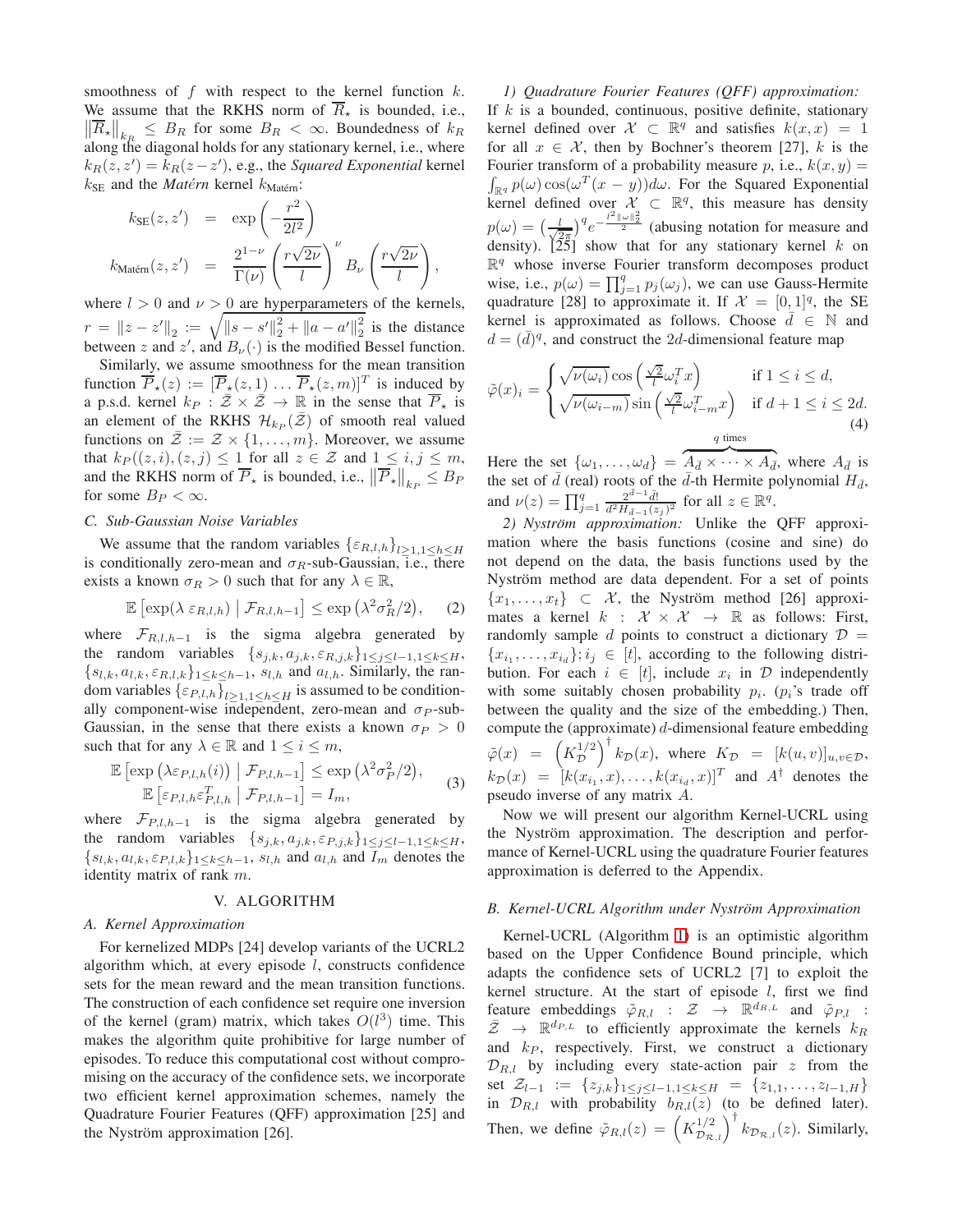we define  $\tilde{\varphi}_{P,l}(z,i) = \left(K_{\mathcal{D}_{\mathcal{P},l}}^{1/2}\right)^{\dagger} k_{\mathcal{D}_{\mathcal{P},l}}(z,i)$ , where the dictionary  $\mathcal{D}_{P,l}$  is constructed by including every  $(z, i)$ from the set  $\overline{\tilde{Z}}_{l-1} := \{(z_{j,k}, i)\}\$ 1≤j≤l−1,1≤k≤H,1≤i≤m =  $\{(z_{1,1}, 1), \ldots, (z_{l-1,H}, m)\}\$  with probability  $b_{P,l}(z, i)$  (to be defined later).

Then we construct confidence sets  $\mathcal{C}_{R,l}$  and  $\mathcal{C}_{P,l}$  for the mean reward and the mean transition functions, respectively, as follows. First, we compute  $\tilde{\theta}_{R,l-1} = \tilde{V}_{R,l-1}^{-1} \tilde{\Phi}_{R,l-1}^{T} R_{l-1}$ , where  $R_{l-1} := [r_{1,1}, \ldots, r_{l-1,H}]^T$  with  $r_{j,k}$  being the reward of the state-action pair  $z_{j,k}$ ,  $j \in [l-1]$  and  $k \in [H]$ ,  $\tilde{\Phi}_{R,l-1} = [\tilde{\varphi}_{R,l}(z_{1,1}), \ldots, \tilde{\varphi}_{R,l}(z_{l-1,H})]^T$ , and  $\tilde{V}_{R,l-1} =$  $\tilde{\Phi}_{R,l-1}^T \tilde{\Phi}_{R,l-1} + H I_{d_{R,l}}$ . Fix any  $0 < \delta$ ,  $\varepsilon_R$ ,  $\varepsilon_P < 1$ . Now, we define  $C_{R,l}$  to be the set of all functions  $f : \mathcal{Z} \to \mathbb{R}$  such that

<span id="page-3-0"></span>
$$
|f(z) - \tilde{\mu}_{R,l-1}(z)| \leq \beta_{R,l} \tilde{\sigma}_{R,l-1}(z), \forall z \in \mathcal{Z}, \qquad (5)
$$

where  $\tilde{\mu}_{R,l-1}(z) = \tilde{\varphi}_{R,l}(z)^T \tilde{\theta}_{R,l-1}, \tilde{\sigma}_{R,l-1}^2(z) = k_R(z, z) R,l-1$  $\tilde{\varphi}_{R,l}(z)^T \tilde{\varphi}_{R,l}(z) + H \tilde{\varphi}_{R,l}(z)^T \tilde{V}_{R,l-1}^{-1} \tilde{\varphi}_{R,l}(z)$  and  $\beta_{R,l} =$ √σR H <sup>1</sup>  $2\left(\ln(6/\delta) + \frac{1}{2}\ln\frac{\det(\tilde{V}_{R,l-1})}{\det(HI_{d_{R,l}})}\right)$  $+ B_R \left( 1 + \frac{1}{\sqrt{1 - \varepsilon_R}} \right)$ .

Similarly, we compute  $\tilde{\theta}_{P,l-1} = \tilde{V}_{P,l-1}^{-1} \tilde{\Phi}_{P,l-1}^T S_{l-1}$ , where  $S_{l-1} := [s_{1,2}^T, \dots, s_{l-1,H+1}^T]^T$  with  $s_{j,k+1}$  being the next state of the state-action pair  $z_{j,k}$ ,  $j \in [l-1]$  and  $k \in$  $[\underline{H}]$ ,  $\tilde{\Phi}_{P,l-\frac{1}{2},m} = [\tilde{\varphi}_{P,l}(z_{1,1}, 1), \ldots, \tilde{\varphi}_{P,l}(z_{l-1,H}, m)]^T$  and  $\tilde{V}_{P,l-1} = \tilde{\Phi}_{P,l-1}^T \tilde{\Phi}_{P,l-1} + m H I_{d_{P,l}}$ . Now, we define  $\mathcal{C}_{P,l}$ to be the set of all functions  $f : \mathcal{Z} \to \mathbb{R}^m$  such that

$$
||f(z) - \tilde{\mu}_{P,l-1}(z)||_2 \le \beta_{P,l} ||\tilde{\sigma}_{P,l-1}(z)||_2, \forall z \in \mathcal{Z}, \quad (6)
$$

where  $\tilde{\mu}_{P,l-1}(z) = [\tilde{\mu}_{P,l-1}(z, 1), \dots, \tilde{\mu}_{P,l-1}(z, m)]^T$ ,  $\tilde{\mu}_{P,l-1}(z,i) \quad = \quad \tilde{\varphi}_{P,l}(z,i)_T^T \tilde{\theta}_{P,l-1}, \quad \tilde{\sigma}_{P,l-1}(z) \quad =$  $[\tilde{\sigma}_{P,l-1}(z,1), \ldots, \tilde{\sigma}_{P,l-1}(z,m)]^T$ ,  $\tilde{\sigma}_{P,l-1}^2(z,i)$  =  $k_P((z, i), (z, i))$  –  $\tilde{\varphi}_{P,l}(z, i)$  $\tilde{\varphi}_{P,l}(z,i)^T \tilde{\varphi}_{P,l}(z,i)$  $mH\tilde{\varphi}_{P,l}(z,i)^{T}\tilde{V}_{P,l-1}^{-1}\tilde{\varphi}_{P,l}(z,i)$  and the confidence width  $\beta_{P,l} = \frac{\sigma_P}{\sqrt{mH}} \sqrt{2 \left( \ln(6/\delta) + \frac{1}{2} \ln \frac{\det(\tilde{V}_{P,l-1})}{\det(mHI_{d_{P,l}})} \right)}$  $+$  $B_P\left(1+\frac{1}{\sqrt{1-\varepsilon_P}}\right)$ .

Next, we build the set  $\mathcal{M}_l$  of all plausible MDPs M such that: (i) the mean reward function  $\overline{R}_M \in C_{R,l}$ , (ii) the mean transition function  $\overline{P}_M \in \mathcal{C}_{P,l}$  and (iii) the global Lipschitz constant (of future value functions)  $L_M \leq L$ . Finally, we select an optimistic policy  $\pi_l$  for the family of MDPs  $\mathcal{M}_l$ in the sense that  $V_{\pi_l,1}^{M_l}(s_{l,1}) = \max_{\pi} \max_{M \in \mathcal{M}_l} V_{\pi,1}^{M}(s_{l,1}),$ where  $s_{l,1}$  is the initial state and  $M_l$  is the most optimistic realization from  $\mathcal{M}_l$ , and execute  $\pi_l$  for the entire episode. The pseudo-code of kernel-UCRL is given in Algorithm [1.](#page-5-0)

## VI. ANALYSIS OF KERNEL-UCRL UNDER NYSTRÖM APPROXIMATION

#### *A. Regret Bound of Kernel-UCRL*

<span id="page-3-3"></span>Let  $\sigma_F^2$  $R_{R,l}(z)$  :=  $k_R(z, z) - k_{R,l}(z)^T (K_{R,l} + z)$  $H I_{lH}$ )<sup>-1</sup> $k_{R,l}(z)$ , where  $k_{R,l}(z)$  :=  $[k_R(z_{1,1}, z), \ldots, k_R(z_{l,H}, z)]^T$  denotes the vector of kernel evaluations between z and elements of  $Z_l$ , and  $K_{R,l}$ denotes the kernel matrix computed at  $Z_l$ .

## Algorithm 1 Kernel-UCRL **Input:** Kernels  $k_B, k_P$ , parameters  $B_R, B_P, \sigma_R, \sigma_P, \delta$ for episode  $l = 1, 2, 3, \dots$  do Find feature approximations  $\tilde{\varphi}_{R,l}$  and  $\tilde{\varphi}_{P,l}$ . Construct  $C_{R,l}$  and  $C_{P,l}$  according to [5](#page-3-0) and [6](#page-3-1) Construct the set of all plausible MDPs  $\mathcal{M}_l = \{M :$  $L_M \leq L, \overline{R}_M \in \mathcal{C}_{R,l}, \overline{P}_M \in \mathcal{C}_{P,l}$ . Choose policy  $\pi_l$  such that  $V_{\pi_l,1}^{M_l}(s_{l,1})$  =  $\max_{\pi} \max_{M \in \mathcal{M}_l} V_{\pi,1}^M(s_{l,1}).$ for period  $h = 1, 2, 3, \ldots, H$  do

Choose action  $a_{l,h} = \pi_l(s_{l,h}, h)$ . Observe reward  $r_{l,h} = \overline{R}_\star(z_{l,h}) + \varepsilon_{R,l,h}$ . Observe next state  $s_{l,h+1} = \overline{P}_\star(z_{l,h}) + \varepsilon_{P,l,h}$ . end for end for

*Lemma 1:* For any  $0 < \delta$ ,  $\varepsilon_R < 1$ , let  $\lambda_R = \frac{1+\varepsilon_R}{1-\varepsilon_R}$ ,  $\eta_R = \frac{6\lambda_R \ln(12T/\delta)}{\varepsilon^2}$  $\frac{\partial^2 \left(12T/\delta\right)}{\varepsilon_R^2}$  and  $b_{R,l}(z) = \min\{\eta_R \tilde{\sigma}_{R,l-1}^2(z), 1\}.$ Then, with probability at least  $1 - \delta/3$ , uniformly over all  $z \in \mathcal{Z}$  and  $l \in [\tau]$ , the following holds:

$$
\left| \overline{R}_{\star}(z) - \tilde{\mu}_{R,l-1}(z) \right| \leq \beta_{R,l} \tilde{\sigma}_{R,l-1}(z),
$$
  

$$
\frac{1}{\lambda_R} \sigma_{R,l-1}^2(z) \leq \tilde{\sigma}_{R,l-1}^2(z) \leq \lambda_R \sigma_{R,l-1}^2(z),
$$
  

$$
d_{R,l} \leq 6 \eta_R \lambda_R \left( 1 + \frac{1}{H} \right) \gamma_{(l-1)H}(R),
$$

<span id="page-3-1"></span>where  $\gamma_t(R) \equiv \gamma_t(k_R) := \max_{A \subset \mathcal{Z}: |A|=t} \frac{1}{2} \ln \det(I_t +$  $\frac{1}{H}K_{R,\mathcal{A}}).$ 

*Proof:* First we define  $\tilde{\alpha}_{R,l-1}(z)$  :=<br> $(z)^T \tilde{V}_{R,l-1}^{-1} \tilde{\Phi}_{R,l-1}^T \overline{R}_{\star l-1}$ , where  $\tilde{R}_{\star l-1}$  :=  $\tilde{\varphi}_{R,l}(z)^T \tilde{V}_{R,l-\underline{1}}^{-1} \tilde{\Phi}_R^T$ where  $\overline{R}_{\star,l-1}$  :=<br>denotes the  $[\overline{R}_{\star}(z_{1,1}), \ldots, \overline{R}_{\star}(z_{l-1,H})]^T$ <br>mean reward vector. By Cauchy-Schwartz inequality  $|\tilde{\mu}_{R,l-1}(z) - \tilde{\alpha}_{R,l-1}(z)|$   $\leq$  $\left\|\tilde{\theta}_{R,l-1}-\tilde{V}_{R,l-1}^{-1}\tilde{\Phi}_{R,l-1}^{T}\overline{R}_{\star,l-1}\right\|_{\tilde{V}_{R,l-1}}\|\tilde{\varphi}_{R,l}(z)\|_{\tilde{V}_{R,l-1}^{-1}}.$ Now by the construction of  $\tilde{\varphi}_{R,l}$ , we have  $k_R(z, z) \geq$  $(\tilde{\varphi}_{R,l}(z))^T \tilde{\varphi}_{R,l}(z)$ , and thus, in turn,  $\tilde{\sigma}_{R,l-1}^2(z) \geq$  $H \|\tilde{\varphi}_{R,l}(z)\|_{\tilde{V}_{R,l-1}^{-1}}^2$ . This implies  $|\tilde{\mu}_{R,l-1}(z) - \tilde{\alpha}_{R,l-1}(z)| \leq$ √ 1 H  $\left\| \tilde{V}_{R,l-1}^{-1} \tilde{\Phi}_{R,l-1}^{T} \varepsilon_{R,l-1} \right\|_{\tilde{V}_{R,l-1}} \tilde{\sigma}_{R,l-1}(z),$  where  $\varepsilon_{R,l-1}$  :=  $\left[\varepsilon_{R,1,1},\ldots,\varepsilon_{R,l-1,H}\right]^T$  denotes the vector of reward noise variables. Now see that<br>  $\left\|\tilde{V}_{R,l-1}^{-1}\tilde{\Phi}_{R,l-1}^{T}\varepsilon_{R,l-1}\right\|_{\tilde{V}_{R,l-1}^{-1}} = \left\|\tilde{\Phi}_{R,l-1}^{T}\varepsilon_{R,l-1}\right\|_{\tilde{V}_{R,l-1}^{-1}}.$ . Then by [30, Theorem 1], for any  $\delta \in (0,1)$ , with probability at least  $1 - \delta/6$ , uniformly over all  $z \in \mathcal{Z}$  and  $l \geq 1,$ 

<span id="page-3-2"></span>
$$
|\tilde{\mu}_{R,l-1}(z) - \tilde{\alpha}_{R,l-1}(z)|
$$
  
\n
$$
\leq \frac{\sigma_R}{\sqrt{H}} \sqrt{2 \left( \ln(6/\delta) + \frac{1}{2} \ln \frac{\det(\tilde{V}_{R,l-1})}{\det(HI_{d_{R,l}})} \right)} \tilde{\sigma}_{R,l-1}(z).
$$
 (7)

Further, from [31, Theorem 1], with probability at least  $1 - \delta/6$ , uniformly over all  $z \in \mathcal{Z}$  and  $l \in [\tau]$ , we have  $\frac{1}{\lambda_R} \sigma_{R,l-1}^2(z) \leq \tilde{\sigma}_{R,l-1}^2(z) \leq \lambda_R \sigma_{R,l-1}^2(z)$  and  $d_{R,l} \leq$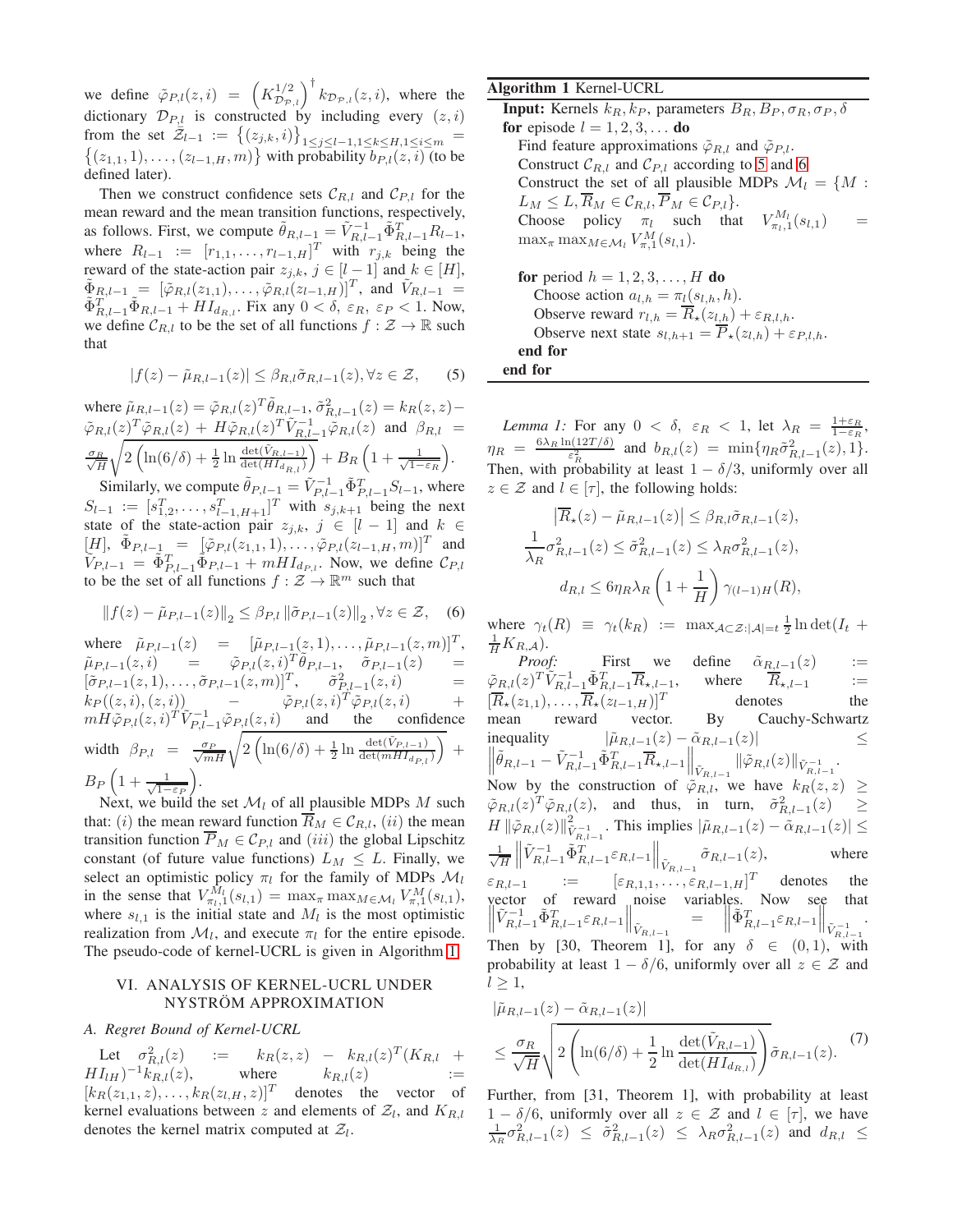$6\eta_R\lambda_R\left(1+\frac{1}{H}\right)\gamma_{(l-1)H}(R)$ . Then, from [32, Equation 25], we have

<span id="page-4-0"></span>
$$
\left|\overline{R}_{\star}(z) - \tilde{\alpha}_{R,l-1}(z)\right| \leq B_R \left(1 + \frac{1}{\sqrt{1 - \varepsilon_R}}\right) \tilde{\sigma}_{R,l-1}(z). \tag{8}
$$

Now the result follows by combining [7](#page-3-2) and [8,](#page-4-0) and applying an union bound.

Let  $\sigma_{P,l}^2(z, i) := k_P((z, i), (z, i)) - k_{P,l}(z, i)^T (K_{P,l} +$  $mHI_{m1H}$  $)^{-1}k_{P,l}(z, i)$  where  $k_{P,l}(z, i)$  :=  $[k_P((z_{1,1}, 1), (z, i)), \ldots, k_P((z_{l,H}, m), (z, i))]^T$  denotes the vector of kernel evaluations between  $(z, i)$  and elements of  $\bar{Z}_l$ , and  $K_{P,l}$  denotes the kernel matrix computed at  $\bar{Z}_l$ .

<span id="page-4-2"></span>*Lemma 2:* For any  $0 < \delta$ ,  $\varepsilon_P < 1$ , let  $\lambda_P = \frac{1+\varepsilon_P}{1-\varepsilon_P}$ ,  $1-\varepsilon_P$  $\eta_P = \frac{6\lambda_P \ln(12T/\delta)}{\varepsilon^2}$  $\frac{h(12T/\delta)}{\epsilon_P^2}$  and  $b_{P,l}(z, i) = \min\{\eta_P \tilde{\sigma}_{P,l-1}^2(z, i), 1\}.$ Then, with probability at least  $1 - \delta/3$ , uniformly over all  $z \in \mathcal{Z}$  and  $l \in [\tau]$ , the following holds:

$$
\|\overline{P}_{\star}(z) - \tilde{\mu}_{P,l-1}(z)\|_{2} \leq \beta_{P,l} \|\tilde{\sigma}_{P,l-1}(z)\|_{2},
$$
  

$$
\frac{1}{\lambda_{P}} \|\sigma_{P,l-1}(z)\|_{2}^{2} \leq \|\tilde{\sigma}_{P,l-1}(z)\|_{2}^{2} \leq \lambda_{P} \|\sigma_{P,l-1}(z)\|_{2}^{2},
$$
  

$$
d_{P,l} \leq 6\eta_{P}\lambda_{P} \left(1 + \frac{1}{mH}\right) \gamma_{m(l-1)H}(P),
$$

where  $\sigma_{P,l-1}(z) := [\sigma_{P,l-1}(z,1), \ldots, \sigma_{P,l-1}(z,m)]^T$ , and  $\gamma_t(P) \equiv \gamma_t(k_P) := \max_{A \subset \bar{\mathcal{Z}} : |A|=t} \frac{1}{2} \ln \det(I_t + \frac{1}{mH} K_{P,A}).$ *Proof:* The proof is similar to that of Lemma [1.](#page-3-3)

<span id="page-4-6"></span>*Theorem 1 (Frequentist regret bound for Kernel-UCRL):* Let the assumptions in Section [IV](#page-1-3) hold. For any  $0 < \delta$ ,  $\varepsilon_R$ ,  $\varepsilon_P < 1$ , let  $\lambda_R = \frac{1+\varepsilon_R}{1-\varepsilon_R}$ ,  $\eta_R = \frac{6\lambda_R \ln(12T/\delta)}{\varepsilon_{R_{AA}}^2}$  $rac{1(12I/\theta)}{\varepsilon_{R_{1}}^{2}},$  $b_{R,l}(z) = \min\{\eta_R \tilde{\sigma}_{R,l-1}^2(z), 1\}, \quad \lambda_P = \frac{\tilde{\sigma}_{1+\varepsilon_P}^2}{1-\varepsilon_P},$  $\eta_P = \frac{6\lambda_P \ln(12T/\delta)}{\varepsilon^2}$  $\frac{\partial^2 [(12T/\delta)]}{\partial \varepsilon_P^2}$  and  $b_{P,l}(z,i) = \min\{\eta_P \tilde{\sigma}_{P,l-1}^2(z,i),1\}.$ Then, Kernel-UCRL with Nystrom approximation enjoys, with probability at least  $1 - \delta$ , the regret bound

$$
\mathcal{R}(T) \leq (LD + 2B_R H) \sqrt{2T \ln(3/\delta)} + 2C_{R,T} \sqrt{2e\lambda_R H \gamma_T(R)T} + 2LC_{P,T} \sqrt{2e\lambda_P m H \gamma_{mT}(P)T},
$$

where L is a known upper bound over  $L_{M_{\star}}, D =$  $\max_{s,s'\in\mathcal{S}} \|s-s'\|_2$  denotes the diameter of S,  $C_{P,T}$  =  $\overline{O}$  $\sqrt{ }$  $\frac{B_P}{\sqrt{1-\epsilon}}$  $\frac{B_P}{1-\varepsilon_P} + \frac{\sigma_P}{\sqrt{mH}} \sqrt{\ln(1/\delta) + c_P \gamma_{mT}(P) \ln^2(mT/\delta)}$  $\bar{\wedge}$ ,  $C_{R,T} = O$  $\sqrt{ }$  $\frac{B_R}{\sqrt{1-\epsilon}}$  $\frac{B_R}{1-\varepsilon_R}+\frac{\sigma_R}{\sqrt{H}}$  $\sqrt{\ln(1/\delta) + c_R \gamma_T(R) \ln^2(T/\delta)}$  $\setminus$ ,  $c_P = \lambda_P^2 / \varepsilon_P^2$  and  $c_R = \lambda_R^2 / \varepsilon_R^2$ .

*Proof:* For each episode *l*, define the following events:

$$
\mathcal{E}_{R,l} := \left\{ \left. \left| \overline{R}_{\star}(z) - \tilde{\mu}_{R,l-1}(z) \right| \leq \beta_{R,l} \tilde{\sigma}_{R,l-1}(z), \forall z \right\},\right.\\ \mathcal{E}_{P,l} := \left\{ \left. \left\| \overline{P}_{\star}(z) - \tilde{\mu}_{P,l-1}(z) \right\|_{2} \leq \beta_{P,l} \left\| \tilde{\sigma}_{P,l-1}(z) \right\|_{2}, \forall z \right\}.
$$

By construction of the set of MDPs  $\mathcal{M}_l$ , it follows that when the events  $\mathcal{E}_{R,l}$  and  $\mathcal{E}_{P,l}$  are true for all episodes  $l \in [\tau]$ , the unknown MDP  $M_{\star}$  lies in  $\mathcal{M}_{l}$ . Thus  $V_{\pi_l,1}^{M_l}(s_{l,1}) \geq$  $V_{\pi_{\star},1}^{M_{\star}}(s_{l,1}),$  since  $M_l$  is the most optimistic MDP of  $M_l$ . This implies

<span id="page-4-1"></span>
$$
V_{\pi_{\star},1}^{M_{\star}}(s_{l,1}) - V_{\pi_{l},1}^{M_{\star}}(s_{l,1}) \leq V_{\pi_{l},1}^{M_{l}}(s_{l,1}) - V_{\pi_{l},1}^{M_{\star}}(s_{l,1}). \tag{9}
$$

Now by the reproducing property of RKHS and Cauchy-Schwartz inequality  $\left| \overline{R}_{\star}(z) \right| = \left| \langle \overline{R}_{\star}, k_R(z, \cdot) \rangle_{k_R} \right|$  ≤

 $\left\| \overline{R}_\star \right\|_{k_R} k_R(z, z) \leq B_R$  for all  $z \in \mathcal{Z}$ . Thus [9,](#page-4-1) [24, Lemma 7] and [24, Lemma 9] together imply that for any  $0 < \delta < 1$ , with probability at least  $1 - \delta/3$ ,

<span id="page-4-3"></span>
$$
\mathcal{R}(T) \leq (LD + 2B_R H) \sqrt{2T \ln(3/\delta)} +
$$
\n
$$
\sum_{l=1}^{\tau} \sum_{h=1}^{H} \left( \left| \overline{R}_{M_l}(z_{l,h}) - \overline{R}_{\star}(z_{l,h}) \right| + L_{M_l} \left\| \overline{P}_{M_l}(z_{l,h}) - \overline{P}_{\star}(z_{l,h}) \right\|_2 \right)
$$
\n(10)\nNow, by triangle inequality 
$$
\left| \overline{R}_{M_l}(z_{l,h}) - \overline{R}_{\star}(z_{l,h}) \right| \leq \left| \overline{R}_{M_l}(z_{l,h}) - \tilde{\mu}_{R,l-1}(z_{l,h}) \right| + \left| \overline{R}_{\star}(z_{l,h}) - \tilde{\mu}_{R,l-1}(z_{l,h}) \right|.
$$
\nTherefore, when the event  $\mathcal{E}_{R,l}$  is true,

<span id="page-4-5"></span><span id="page-4-4"></span>.

$$
\left|\overline{R}_{M_l}(z_{l,h}) - \overline{R}_{\star}(z_{l,h})\right| \le 2\beta_{R,l} \,\tilde{\sigma}_{R,l-1}(z_{l,h}),\qquad(11)
$$

since the mean reward function  $\overline{R}_{M_l}$  lies in the confidence set  $C_{R,l}$ . Similarly when the event  $\mathcal{E}_{P,l}$  is true,

$$
\left\| \overline{P}_{M_l}(z_{l,h}) - \overline{P}_{\star}(z_{l,h}) \right\|_2 \le 2\beta_{P,l} \left\| \tilde{\sigma}_{P,l-1}(z_{l,h}) \right\|_2, \quad (12)
$$

since the mean transition function  $P_{M_l}$  lies in the confidence set  $C_{P,l}$ . Now from [30, Lemma 10], it is easy to see that  $\frac{1}{2} \ln \frac{\det(\tilde{V}_{R,l-1})}{\det(HI_{d_{R,l}})} = O(d_{R,l} \ln(lH))$ and  $\frac{1}{2} \ln \frac{\det(\tilde{V}_{P,l-1})}{\det(mHI_{d_{P,l}})}$  =  $O(d_{P,l} \ln(mlH)).$  Since, by definition,  $\gamma_t(R)$  and  $\gamma_t(P)$  are non-decreasing functions in  $t$ , Lemmas [1](#page-3-3) and [2](#page-4-2) together imply that, with probability at least  $1 - 2\delta/3$ ,  $\beta_{P,l} =$  $O\left(\frac{B_P}{\sqrt{1-\epsilon}}\right)$  $\frac{B_P}{1-\varepsilon_P} + \frac{\sigma_P}{\sqrt{mH}} \sqrt{\ln(1/\delta) + c_P \gamma_{mlH}(P) \ln(mlH) \ln(T/\delta)}$  $\left($ ,  $\beta_{R,l} = O\left(\frac{B_R}{\sqrt{1-\beta}}\right)$  $\frac{B_R}{1-\varepsilon_R} + \frac{\sigma_R}{\sqrt{H}} \sqrt{\ln(1/\delta) + c_R \gamma_{lH}(R) \ln(lH) \ln(T/\delta)}$ . Further, it also holds that  $\tilde{\sigma}_{R,l-1}(z_{l,h}) \leq \sqrt{\lambda_R \sigma_{R,l-1}(z_{l,h})}$ , √  $\|\tilde{\sigma}_{P,l-1}(z_{l,h})\|_2 \leq \sqrt{\lambda_P} \|\sigma_{P,l-1}(z_{l,h})\|_2$ , and the events  $\mathcal{E}_{R,l}$ and  $\mathcal{E}_{P,l}$  are true for all episodes  $l \in [\tau]$ . Now combining [10,](#page-4-3) [11,](#page-4-4) [12](#page-4-5) and applying a union bound we have, with probability at least  $1 - \delta$ , that

$$
\mathcal{R}(T) \le 2\sqrt{\lambda_R} \beta_{R,\tau} \sum_{l=1}^{\tau} \sum_{h=1}^{H} \sigma_{R,l-1}(z_{l,h}) +
$$
  

$$
2L\sqrt{\lambda_P} \beta_{P,\tau} \sum_{l=1}^{\tau} \sum_{h=1}^{H} ||\sigma_{P,l-1}(z_{l,h})||_2 + (LD + 2B_R H) \sqrt{2T \ln(3/\delta)},
$$

where we have used the fact that both  $\beta_{R,l}$  and  $\beta_{P,l}$  are non-decreasing with the number of episodes  $l$  and that  $L_{M_l} \leq L$  by construction of  $\mathcal{M}_l$  (and since  $M_l \in \mathcal{M}_l$ ). Now the result follows from [24, Lemma 11] by noting that  $\sum_{l=1}^{\tau} \sum_{h=1}^{H} \sigma_{R,l-1}(z_{l,h}) \leq \sqrt{2eHT\gamma_T(R)}$  and  $\sum_{l=1}^{\tau} \sum_{h=1}^H \|\sigma_{P,l-1}(z_{l,h})\|_2 \leq \sqrt{2emHT\gamma_{mT}(P)}.$ 

## *B. Interpretation of the Bound*

Theorem [1](#page-4-6) implies that the cumulative regret of Kernel-UCRL after  $\tau$  episodes is  $\tilde{O}((\sqrt{H\gamma_T(R)} + \gamma_T(R))\sqrt{T} +$  $L(\sqrt{mH\gamma_{mT}(P)} + \gamma_{mT}(P))\sqrt{T} + H\sqrt{T}$  with high probability.  $(O$  hides logarithmic factors.) Now we illustrate the growth of  $\gamma_T(R)$  and  $\gamma_{mT}(P)$  as functions of T with the following concrete examples.

Let  $k_R(z, z') := k_1(s, s') + k_2(a, a')$ , i.e.,  $k_R$  is an additive kernel of  $k_1 : S \times S \rightarrow \mathbb{R}$  and  $k_2 : A \times A \rightarrow \mathbb{R}$ .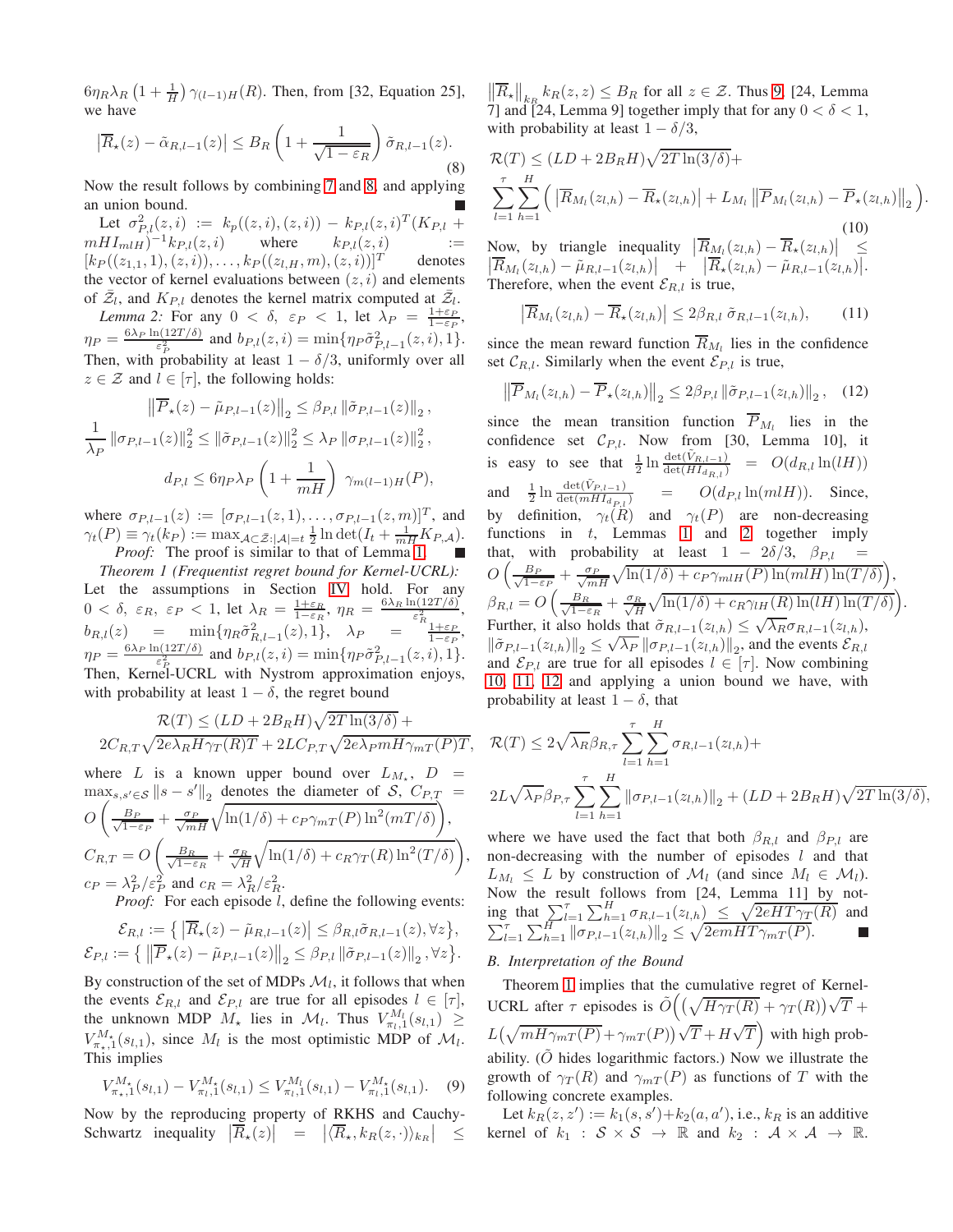Then, from [33, Theorem 3],  $\gamma_T(R) \leq \gamma_T(k_1) + \gamma_T(k_2) +$  $2 \ln T$ . Now if both  $S \subset \mathbb{R}^m$ ,  $\mathcal{A} \subset \mathbb{R}^n$  are compact and convex sets, and both  $k_1, k_2$  are Squared Exponential (SE) kernels, then from [3, Theorem 4],  $\gamma_T(k_1) = O((\ln T)^m)$ and  $\gamma_T(k_2) = O((\ln T)^n)$ . Hence, in this case  $\gamma_T(R) =$  $\tilde{O}((\ln T)^{\max\{m,n\}}).$ 

Further, let  $k_P((z, i), (z', j)) := k_3(z, z')k_4(i, j)$ , i.e.,  $k_P$ is a product kernel of  $k_3 : \mathcal{Z} \times \mathcal{Z} \to \mathbb{R}$  and  $k_4 : [m] \times [m] \to$ R. Then, from [33, Theorem 2],  $\gamma_{mT}(P) \leq m\gamma_{mT}(k_3) +$  $m \ln(mT)$ , since all kernel matrices over any subset of  $\{1, \ldots, m\}$  have rank at most m. Now if  $k_3$  is a Squared Exponential kernel on Z, then  $\gamma_{mT}(k_3) = \tilde{O}((\ln(mT))^{m+n}).$ Hence, in this case  $\gamma_{mT}(P) = O(m(\ln(mT))^{m+n})$ .

In essence,  $\gamma_T(R)$  and  $\gamma_{mT}(P)$  grow sublinearly with T for some popular kernels, e.g. Squared Exponential, polynomial and Matérn. Now, since the cumulative regret of Kernel-UCRL scales linearly with  $\gamma_T(R)$  and  $\gamma_{mT}(P)$ , it, in turn, grows sublinearly with  $T$  for these kernels.

## VII. ANALYSIS OF PSRL UNDER NYSTRÖM APPROXIMATION

Optimizing for an optimistic policy is not computationally tractable in general, even though planning for the optimal policy is possible for a given MDP. A popular approach to overcome this difficulty is to sample a random MDP at every episode and solve for its optimal policy, called posterior sampling [34].

PSRL (Algorithm [2\)](#page-5-0), in its most general form, starts with a prior distribution  $\Phi$  over MDPs. At the beginning of episode l, using the history of observations  $\mathcal{H}_{l-1}$ , it updates the posterior  $\Phi_l$  and samples an MDP  $M_l$  from  $\Phi_l$ . (Sampling can be done using MCMC methods even if  $\Phi_l$  doesn't admit any closed form.) It then selects an optimal policy  $\pi_l$  of the sampled MDP  $M_l$ , in the sense that  $V_{\pi_l,h}^{M_l}(s) = \max_{\pi} V_{\pi,h}^{M_l}(s)$  for all  $s \in S$  and for all  $h = 1, 2, \dots, H$ , and executes  $\pi_l$  for the entire episode.

<span id="page-5-0"></span>Algorithm 2 PSRL Input: Prior Φ. Set  $\Phi_1 = \Phi$ . for episode  $l = 1, 2, 3, \ldots$  do Sample  $M_l \sim \Phi_l$ . Choose policy  $\pi_l$  such that  $V_{\pi_l,h}^{M_l}(s)$  =  $\max_{\pi} V_{\pi,h}^{M_l}(s) \,\forall s \in \mathcal{S}, \forall h = 1,2,\ldots,H.$ for period  $h = 1, 2, 3, \ldots, H$  do Choose action  $a_{l,h} = \pi_l(s_{l,h}, h)$ . Observe reward  $r_{l,h} = R_{\star}(z_{l,h}) + \varepsilon_{R,l,h}$ . Observe next state  $s_{l,h+1} = P_{\star}(z_{l,h}) + \varepsilon_{P,l,h}$ . end for Update  $\Phi_l$  to  $\Phi_{l+1}$ , using  $\{s_{l,h}, a_{l,h}, s_{l,h+1}\}_{1 \leq h \leq H}$ . end for

[34] show that if we have a frequentist regret bound for UCRL in hand, then we can obtain a similar bound (upto a constant factor) on the *Bayes regret*, defined as the *expected* *regret under the prior distribution* Φ, of PSRL. We use this idea to obtain a sublinear bound on the Bayes regret of PSRL under kernel approximation.

*Theorem 2 (Bayes regret of PSRL under Nyström approximation):* Let the assumptions in Section [IV](#page-1-3) hold and  $\Phi$  be a (known) prior distribution over MDPs  $M_{\star}$ . Then, the Bayes regret of PSRL satisfies

$$
\mathbb{E}\left[\mathcal{R}(T)\right] \leq 3B_R + 2\widehat{C}_{R,T}\sqrt{2eH\gamma_T(R)T}
$$

$$
+3\mathbb{E}\left[L_{M_{\star}}\right]\widehat{C}_{P,T}\sqrt{2emH\gamma_{mT}(P)T},
$$

where  $L_{M_{\star}}$  is the global Lipschitz constant for the future value function of  $M_{\star}$ ,  $C_{R,T}$  :=  $\overline{O}$  $\sqrt{ }$  $\frac{B_R}{\sqrt{1-\epsilon}}$  $\frac{B_R}{1-\varepsilon_R}+\frac{\sigma_R}{\sqrt{H}}$  $\sqrt{\ln(T) + c_R \gamma_T(R) \ln^2(T)}$  $\setminus$ and  $C_{P,T} := O$  $\sqrt{ }$  $\frac{B_P}{\sqrt{1-\epsilon}}$  $\frac{B_P}{1-\varepsilon_P} + \frac{\sigma_P}{\sqrt{mH}} \sqrt{\ln(T) + c_P \gamma_{mT}(P) \ln^2(mT)}$  $\setminus$ *Proof:* The proof is similar to that of [24, Theorem 2].

.

## VIII. CONCLUSIONS

Any MDP M whose mean reward function satisfies  $\overline{R}_M(z) = \theta_R^T \tilde{\varphi}_{R,l}(z)$  for some  $\theta_R \in \mathbb{R}^{d_{R,l}}$  such that  $\left\|\theta_R - \tilde{\theta}_{R,l-1}\right\|_{\tilde{V}_{R,l-1}} \leq$  $\sqrt{H} \beta_{R,l}$ , and mean transition function satisfies  $\overline{P}_M(z,i) = \theta_P^T \tilde{\varphi}_{P,l}(z,i), i = 1, \ldots, m,$ for some  $\theta_P \in \mathbb{R}^{d_{P,l}}$  such that  $\left\|\theta_P - \tilde{\theta}_{P,l-1}\right\|_{\tilde{V}_{P,l-1}}$ ≤  $\sqrt{mH} \beta_{P,l}$ , lies in the set  $\mathcal{M}_l$ . However, there might be other MDPs in  $\mathcal{M}_l$  which do not posses this linear structure. Therefore, optimal planning may be computationally intractable even for a single MDP. So it is common in the literature to assume access to an approximate MDP planner  $\Gamma(M, \varepsilon)$  which returns an  $\varepsilon$ -optimal policy for M. Given such a planner  $\Gamma$ , if it is possible to obtain (through extended value iteration [7] or otherwise) an efficient planner  $\Gamma(\mathcal{M}, \varepsilon)$  which returns an  $\varepsilon$ -optimal policy for the most optimistic MDP from a family  $M$ , then we modify PSRL and Kernel-UCRL to choose  $\pi_l = \Gamma(M_l, \sqrt{H/l})$  and  $\pi_l =$  $\tilde{\Gamma}(\mathcal{M}_l, \sqrt{H/l})$  respectively at every episode l. It follows that this adds only an  $O(\sqrt{T})$  factor in the respective regret bounds. The design of such approximate planners for continuous state and action spaces remains a subject of active research, whereas our focus in this work is on the statistical efficiency of the online learning problem.

#### APPENDIX

In this section we will assume that  $S \subset \mathbb{R}$ , i.e.,  $m = 1$ and  $A \subset \mathbb{R}^n$  for some  $n = O(1)$ . Also we will assume that  $k_R$  and  $k_P$  are Squared Exponential (SE) kernels defined over  $[0, 1]^{n+1}$  with length scale parameters  $l_R$  and  $l_P$ , respectively.

#### *A. Kernel-UCRL under QFF Approximation*

First, we choose an  $m_R \in \mathbb{N}$  such that  $1/l_R^2 \leq m_R \leq$  $C_1/l_R^2$  and  $\log_{4/e}(T^6) \le m_R \le C_2 \log_{4/e}(T^6)$  for some appropriate constants  $C_1$  and  $C_2$ . Then we set  $d_R = 2(m_R)^{n+1}$ and construct  $d_R$  dimensional feature map  $\tilde{\varphi}_R(z)$  using [4.](#page-2-0) Similarly, we choose an  $m_P \in \mathbb{N}$  such that  $1/l_P^2 \leq$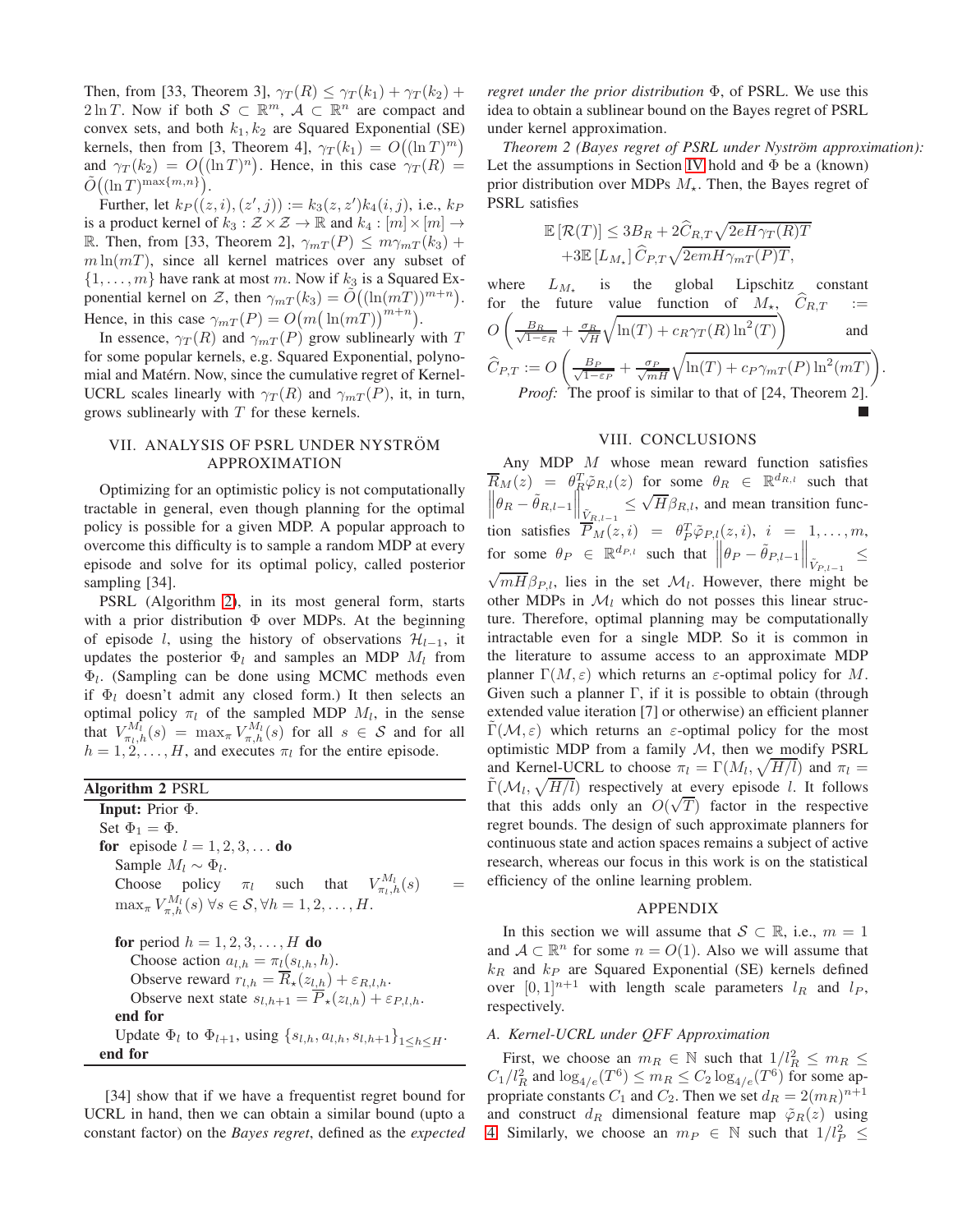$m_P \leq C_3/l_P^2$  and  $\log_{4/e}(T^6) \leq m_P \leq C_4 \log_{4/e}(T^6)$  for some appropriate constants  $C_3$  and  $C_4$  and construct the feature map  $\tilde{\varphi}_P(z)$  of dimension  $d_P = 2(m_P)^{n+1}$ . Now we construct confidence sets  $C_{R,l}$  and  $C_{P,l}$  as follows. First, we compute  $\tilde{\theta}_{R,l-1} = \tilde{V}_{R,l-1}^{-1} \tilde{\Phi}_{R,l-1}^{T} R_{l-1}$ , where  $R_{l-1} =$  $[r_{1,1}, \ldots, r_{l-1,H}]_{\sim}^T \tilde{\Phi}_{R,l-1} = [\tilde{\varphi}_R(z_{1,1}), \ldots, \tilde{\varphi}_R(z_{l-1,H})]^T$ and  $\tilde{V}_{R,l-1} = \tilde{\Phi}_{R,l-1}^T \tilde{\Phi}_{R,l-1} + H I_{d_R}$ . Then we fix any  $0 < \delta < 1$  and define  $\mathcal{C}_{R,l}$  to be the set of all functions  $f : \mathcal{Z} \to \mathbb{R}$  such that

$$
|f(z) - \tilde{\mu}_{R,l-1}(z)| \leq \beta_{R,l} \tilde{\sigma}_{R,l-1}(z) + O(B_R/T), \forall z \in \mathcal{Z},
$$

where  $\tilde{\mu}_{R,l-1}(z) = \tilde{\varphi}_R(z)^T \tilde{\theta}_{R,l-1}, \tilde{\sigma}_{R,l-1}^2(z) =$  $H\tilde{\varphi}_R(z)^T \tilde{V}_{R,l-1}^{-1} \tilde{\varphi}_R(z)$  and  $\beta_{R,l}$  =  $B_R$  + √σR H <sup>1</sup>  $2\left(\ln(3/\delta) + \frac{1}{2}\ln\frac{\det(\tilde{V}_{R,l-1})}{\det(HI_{d_R})}\right)$ .

Similarly, we compute  $\tilde{\theta}_{P,l-1} = \tilde{V}_{P,l-1}^{-1} \tilde{\Phi}_{P,l-1}^{T} S_{l-1}$ , where  $S_{l-1} = [s_{1,2}, \dots, s_{l-1}, H+1]^T$ ,  $\tilde{\Phi}_{P,l-1} =$  $[\tilde{\varphi}_P(z_{1,1}), \ldots, \tilde{\varphi}_P(z_{l-1,H})]^T$  and  $\tilde{V}_{P,l-1} = \tilde{\Phi}_{P,l-1}^T \tilde{\Phi}_{P,l-1} +$  $HI_{dp}$ . Now, we define  $C_{P,l}$  to be the set of all functions  $f : \mathcal{Z} \to \mathbb{R}^m$  such that

$$
|f(z) - \tilde{\mu}_{P,l-1}(z)| \leq \beta_{P,l}\tilde{\sigma}_{P,l-1}(z) + O(B_P/T), \forall z \in \mathcal{Z},
$$
  
where  $\tilde{\mu}_{P,l-1}(z) = \tilde{\varphi}_P(z)^T \tilde{\theta}_{P,l-1}$  and  $\tilde{\sigma}_{P,l-1}^2(z) =$   
 $H\tilde{\varphi}_P(z)^T \tilde{V}_{P,l-1}^{-1} \tilde{\varphi}_P(z)$  and  $\beta_{P,l} =$   
 $\frac{\sigma_P}{\sqrt{H}} \sqrt{2 \left( \ln(3/\delta) + \frac{1}{2} \ln \frac{\det(\tilde{V}_{P,l-1})}{\det(HI_{d_P})} \right)}.$ 

Next, following the same approach as before, we build the set  $\mathcal{M}_l$  of all plausible MDPs, choose an optimistic policy  $\pi_l$  for  $\mathcal{M}_l$  and execute  $\pi_l$  for the entire episode.

#### <span id="page-6-1"></span>*B. Regret Bound under QFF Approximation*

*Lemma 3:* Let  $m_R \ge \max\{1/l_R^2, \log_{4/e}(T^6)\}\$  and  $\delta \in$ (0, 1). Then, with probability at least  $1 - \delta/3$ , uniformly over all  $z \in \mathcal{Z}$  and  $1 \leq l \leq \tau$ ,

$$
\left|\overline{R}_{\star}(z) - \tilde{\mu}_{R,l-1}(z)\right| \leq \beta_{R,l}\tilde{\sigma}_{R,l-1}(z) + O(B_R/T).
$$

*Proof:* Note that under QFF approximation  $\tilde{\sigma}_{R,l-1}^2(z) = H \tilde{\varphi}_{R,l}(z)^T \tilde{V}_{R,l-1}^{-1} \tilde{\varphi}_{R,l}(z)$ , where  $\tilde{\varphi}_{R,l} = \tilde{\varphi}_R$ and  $d_{R,l} = d_R$  for every episode l. Now define  $\alpha_{R,l}(z) = k_{R,l}(z)^T (K_{R,l} + H I_{lH})^{-1} \overline{R}_{\star, l-1}$ . Then from [32, Equation 7], we have  $\left| \overline{R}_{\star}(z) - \alpha_{R,l-1}(z) \right| \leq B_R \sigma_{R,l-1}(z)$ . Let  $\varepsilon_{d_R} := \sup_{z,z' \in \mathcal{Z}} \left| k_R(z,z') - \tilde{\varphi}_R(z) T \tilde{\varphi}_R(z') \right| \ < 1.$ Then from [32, Lemma 15],

$$
\begin{array}{rcl}\n|\alpha_{R,l-1}(z) - \tilde{\alpha}_{R,l-1}(z)| & = & O(B_R H \varepsilon_{d_R} l^2), \\
|\sigma_{R,l-1}(z) - \tilde{\sigma}_{R,l-1}(z)| & = & O(\varepsilon_{d_R}^{1/2} l).\n\end{array}
$$

Therefore, by the triangle inequality,

<span id="page-6-0"></span>
$$
\left|\overline{R}_{\star}(z) - \tilde{\alpha}_{R,l-1}(z)\right| \leq B_R \sigma_{R,l-1}(z) + O(B_R H \varepsilon_{d_R} l^2)
$$

$$
= B_R \tilde{\sigma}_{R,l-1}(z) + O(B_R H \varepsilon_{d_R}^{1/2} l^2). \tag{13}
$$

From [25, Theorem 1]  $\varepsilon_{d_R} \le (n+1)2^n \frac{1}{\sqrt{2m}}$  $\overline{2}m_R^{m_R}$  $\biggl( \frac{e}{4 l_R^2}$  $\big)^{m_R} =$  $O\left(\frac{e}{4m} \right)$  $4m_R l_R^2$  $\binom{m_R}{k}$ , since  $n = O(1)$ . If  $m_R \geq 1/l_R^2$ , then  $\varepsilon_{dR} = O((e/4)^{m_R})$ . Further if  $m_R \ge \log_{4/e}(T^6)$ , then  $\varepsilon_{dR} = O(1/T^6)$  and thus, in turn,  $He_{dR}^{1/2}l^2 = O(1/H^2\tau) =$  <span id="page-6-2"></span> $O(1/T)$  for each  $l \leq \tau$ . Now the result follows by combining [7](#page-3-2) and [13](#page-6-0) using the triangle inequality.

*Lemma 4:* Let  $m_P \ge \max\{1/l_P^2, \log_{4/e}(T^6)\}\$ and  $\delta \in$  $(0, 1)$ . Then, with probability at least  $1 - \delta/3$ , uniformly over all  $z \in \mathcal{Z}$  and  $1 \leq l \leq \tau$ ,

$$
\left|\overline{P}_{\star}(z) - \tilde{\mu}_{P,l-1}(z)\right| \leq \beta_{P,l}\tilde{\sigma}_{P,l-1}(z) + O(B_P/T).
$$
  
*Proof:* The proof is similar to that of Lemma 3.

*Theorem 3 (Regret bound for Kernel-UCRL):* Let the as-sumptions in Section [IV](#page-1-3) hold. Further, let  $m = 1$ ,  $n =$  $O(1)$  and  $k_R$ ,  $k_P$  are SE kernels on  $[0, 1]^{n+1}$  with length scale parameters  $l_R$ ,  $l_P$ , respectively. Then, for any  $\delta \in$ (0, 1), Kernel-UCRL with QFF approximation enjoys, with probability at least  $1 - \delta$ , the regret bound

$$
\mathcal{R}(T) = O\Big((B_R + B_P) + (LD + B_R H)\sqrt{T \ln(1/\delta)} + C_{R,T}\sqrt{HT(\ln T)^{n+2}} + LC_{P,T}\sqrt{HT(\ln T)^{n+2}}\Big),\,
$$

where  $C_{P,T} = O\left(B_P + \frac{\sigma_P}{\sqrt{H}}\sqrt{\ln(1/\delta) + (\ln T)^{n+2}}\right)$  and  $C_{R,T} = O\left(B_R + \frac{\sigma_R}{\sqrt{H}}\sqrt{\ln(1/\delta) + (\ln T)^{n+2}}\right).$ *Proof:* For each episode *l*, define the following events:

$$
\mathcal{E}_{R,l} := \Big\{ \left| \overline{R}_{\star}(z) - \tilde{\mu}_{R,l-1}(z) \right| \leq \beta_{R,l} \tilde{\sigma}_{R,l-1}(z) + O(B_R/T), \forall z \Big\}, \mathcal{E}_{P,l} := \Big\{ \left| \overline{P}_{\star}(z) - \tilde{\mu}_{P,l-1}(z) \right| \leq \beta_{P,l} \tilde{\sigma}_{P,l-1}(z) + O(B_P/T), \forall z \Big\}.
$$

When the events  $\mathcal{E}_{R,l}$  and  $\mathcal{E}_{P,l}$  are true for all episodes  $l \in$  $|\tau|$ , then using a similar approach as in the proof of Theorem [1](#page-4-6) we can show that for any  $0 < \delta < 1$ , with probability at least  $1 - \delta/3$ ,

<span id="page-6-3"></span>
$$
\mathcal{R}(T) \leq (LD + 2B_R H) \sqrt{2T \ln(3/\delta)} +
$$
  
\n
$$
\sum_{l=1}^{\tau} \sum_{h=1}^{H} \left( \left| \overline{R}_{M_l}(z_{l,h}) - \overline{R}_{\star}(z_{l,h}) \right| + L \left| \overline{P}_{M_l}(z_{l,h}) - \overline{P}_{\star}(z_{l,h}) \right| \right).
$$
\n(14)

Also for every episode  $l$  the following holds:

$$
\begin{array}{rcl}\n\left|\overline{R}_{M_l}(z_{l,h}) - \overline{R}_\star(z_{l,h})\right| & \leq & 2\beta_{R,l} \ \tilde{\sigma}_{R,l-1}(z_{l,h}) + O(B_R/T), \\
\left|\overline{P}_{M_l}(z_{l,h}) - \overline{P}_\star(z_{l,h})\right| & \leq & 2\beta_{P,l} \tilde{\sigma}_{P,l-1}(z_{l,h}) + O(B_P/T).\n\end{array}
$$

By our choice of  $m_R$  and  $m_P$ , Lemmas [3](#page-6-1) and [4](#page-6-2) together imply that the events  $\mathcal{E}_{R,l}$  and  $\mathcal{E}_{P,l}$  are true for all episodes  $l \in [\tau]$ . Further, since  $\frac{1}{2} \ln \frac{\det(\tilde{V}_{R,l-1})}{\det(HI_{dR})} = O(d_R \ln(lH))$  and  $\frac{1}{2} \ln \frac{\det(\tilde{V}_{P,l-1})}{\det(H_{dp})} = O(d_P \ln(lH)), \beta_{R,l}$  and  $\beta_{P,l}$  are nondecreasing functions in l. Now, combining [14](#page-6-3) and 15, and applying a union bound we have, with probability at least  $1 - \delta$ , that

$$
\mathcal{R}(T) \le O(B_R + B_P) + (LD + 2B_R H) \sqrt{2T \ln(3/\delta)}
$$
  

$$
2\beta_{R,\tau} \sum_{l=1}^{\tau} \sum_{h=1}^{H} \tilde{\sigma}_{R,l-1}(z_{l,h}) + 2L\beta_{P,\tau} \sum_{l=1}^{\tau} \sum_{h=1}^{H} \tilde{\sigma}_{P,l-1}(z_{l,h}).
$$

From [24, Lemma 11],  $\tilde{\sigma}_{R,l-1}(z_{l,h}) = O\left(\sqrt{HTd_R \ln T}\right)$ and  $\tilde{\sigma}_{P,l-1}(z_{l,h}) = O\left(\sqrt{HTd_P \ln T}\right)$ , since  $\gamma_t(k) =$  $O(d \ln t)$  for any linear kernel k defined over  $\mathbb{R}^d$ . Now the result follows by noting that  $d_R = (m_R)^{n+1} = O((\ln T)^{n+1})$ and  $d_P = (m_P)^{n+1} = O((\ln T)^{n+1})$  for  $n = O(1)$ .